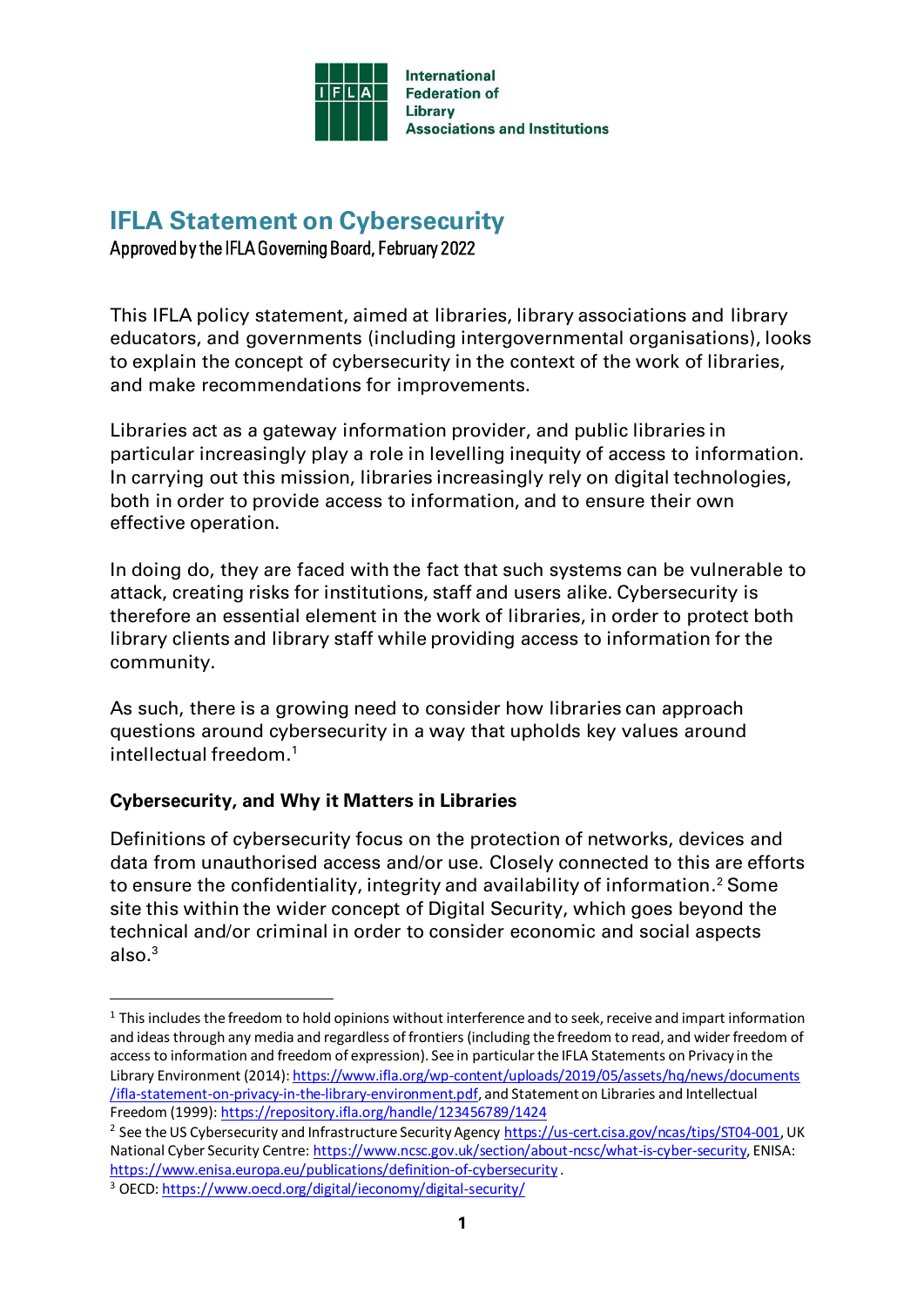Standards around cybersecurity centre on the components of information systems:

- The critical applications
- The servers and installations supporting the applications (data centres, etc.)
- The security around the networks supporting the systems
- The security around software development, change control and deployment
- The "end user" or client environment

These are all relevant for libraries in their efforts to ensure cybersecurity, although not all libraries have the same level of control over the different components of the systems that they use. Situated in many different institutional contexts, the cybersecurity policies of the library will often be determined by the overarching policies of the governing institution.

For example, libraries may have little agency in the management of the infrastructure on which they operate, but are typically involved in the end user or client environment, and have a critical role in selection, administration, education and management of the library systems and services provided.

## **Areas for Library Engagement or Advocacy**

Whether it is through their actions, or through influencing the actions of others, libraries will want to promote cybersecurity in the following areas:

(1) Protecting library systems from cyber security risks and threats in order to enable ongoing service provision

(2) Ensuring the protection of library users from internet-based threats while using library systems

(3) Protecting the privacy of user information

Many libraries, in providing access to the internet, will also have a legal or other obligation to ensure that this access is not used to harm others. As such, libraries may also need to take steps to ensure that users themselves do not engage in cybercrime activities using library systems or resources and comply with the institutions' acceptable use policy.

More positively, given that users may well use the internet and other information systems outside of the library, there can also be an opportunity to promote behaviours and protocols for the safe use of services through digital literacy programmes. 4

<sup>&</sup>lt;sup>4</sup> For example, the UK's Internet Safety Strategy highlights the importance of education: <https://www.gov.uk/government/consultations/internet-safety-strategy-green-paper>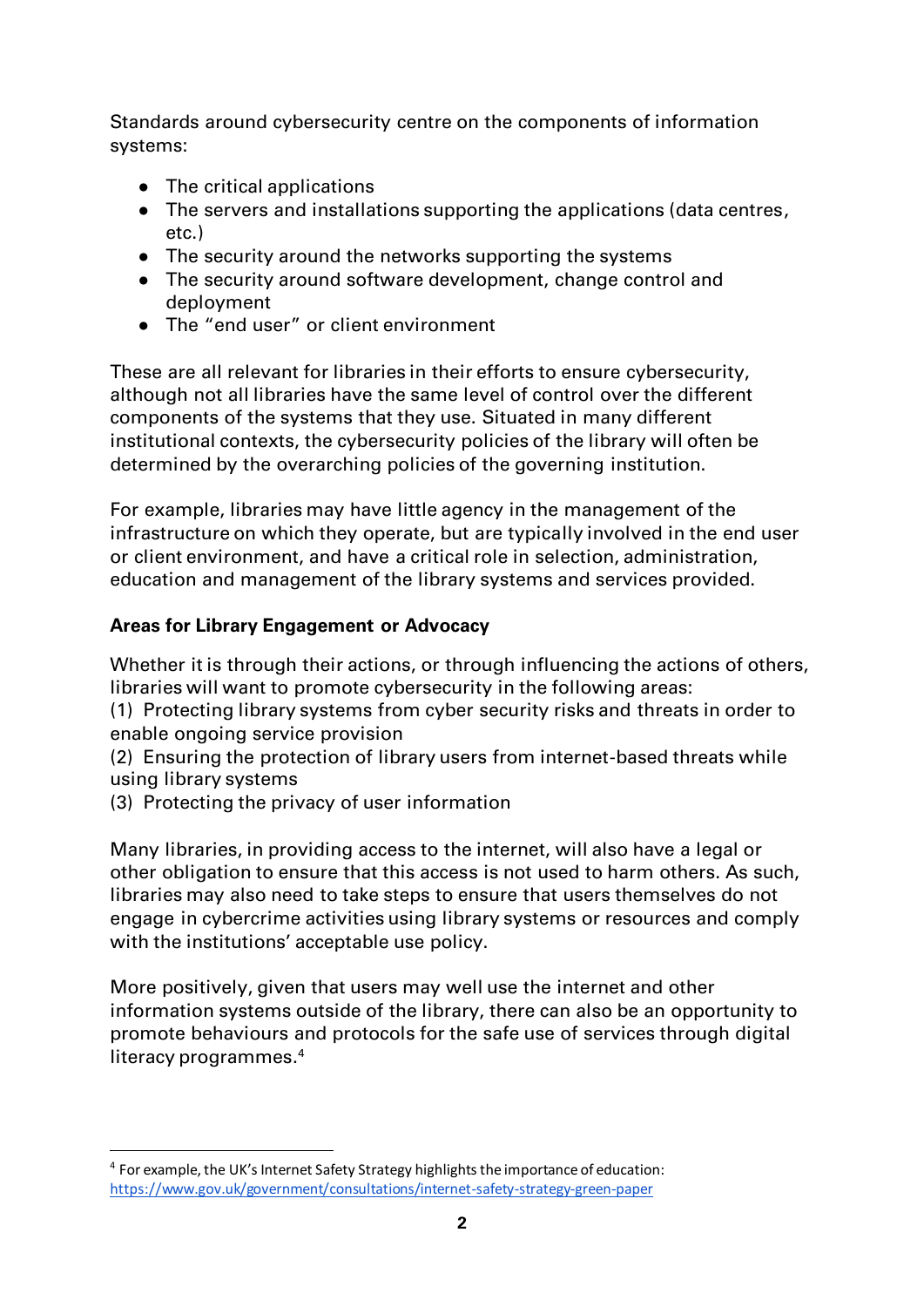#### **Finding the Balance**

Promoting cybersecurity is not uncontroversial of course. Efforts to identify potential risks can come into conflict with efforts to ensure the privacy of library users and others.

For example, libraries may be obliged to implement technologies for the enforcement of acceptable use policies or be subject – along with internet users more broadly – to surveillance by security authorities. In such cases, it is important to be transparent about the rules and tools that are in place, in order to give users a reasonable choice.

Of course, in other ways, the goals of cybersecurity strategies and privacy can also fit together. For example, the risk of losing personal data through cyber attacks can be minimised if libraries are not storing unnecessary personal data in the first place, and are ensuring that this is properly encrypted.

#### **Recommendations**

IFLA therefore makes the following recommendations.

Where they have (partial or full) responsibility for their own information systems, libraries should:

- Implement policies on minimising data gathering and retention, including the deletion of usage history after defined periods of time.
- Use available tools to protect users while they are using library systems, including standard measures for information security, encrypted web services, effective password and web session controls, or applying the principle of least privilege, <sup>5</sup> while at the same time ensuring maximum privacy.
- Implement end-point security controls on all library workstations and servers. 6
- Where tools are implemented to monitor for inappropriate use or inadvertent threats, to do so in a way that provides maximum transparency and respect for privacy.

Guidelines for cybersecurity[, https://www.iso.org/standard/44375.html](https://www.iso.org/standard/44375.html)

<sup>&</sup>lt;sup>5</sup> [https://en.wikipedia.org/wiki/Principle\\_of\\_least\\_privilege](https://en.wikipedia.org/wiki/Principle_of_least_privilege)

<sup>6</sup> A number of ISO Standards cover questions around cybersecurity. However, these standards are not available open access, and so cannot be endorsed by IFLA as models for the global library field. Examples include ISO 27001 - Information Security Management System – Requirements[, www.iso.org/isoiec-27001-information](http://www.iso.org/isoiec-27001-information-security.html)[security.html;](http://www.iso.org/isoiec-27001-information-security.html) ISO 27002 - Code of Practice for Information Security Management, [https://www.iso.org/standard/54533.html;](https://www.iso.org/standard/54533.html) ISO 27032 - Information technology - Security techniques -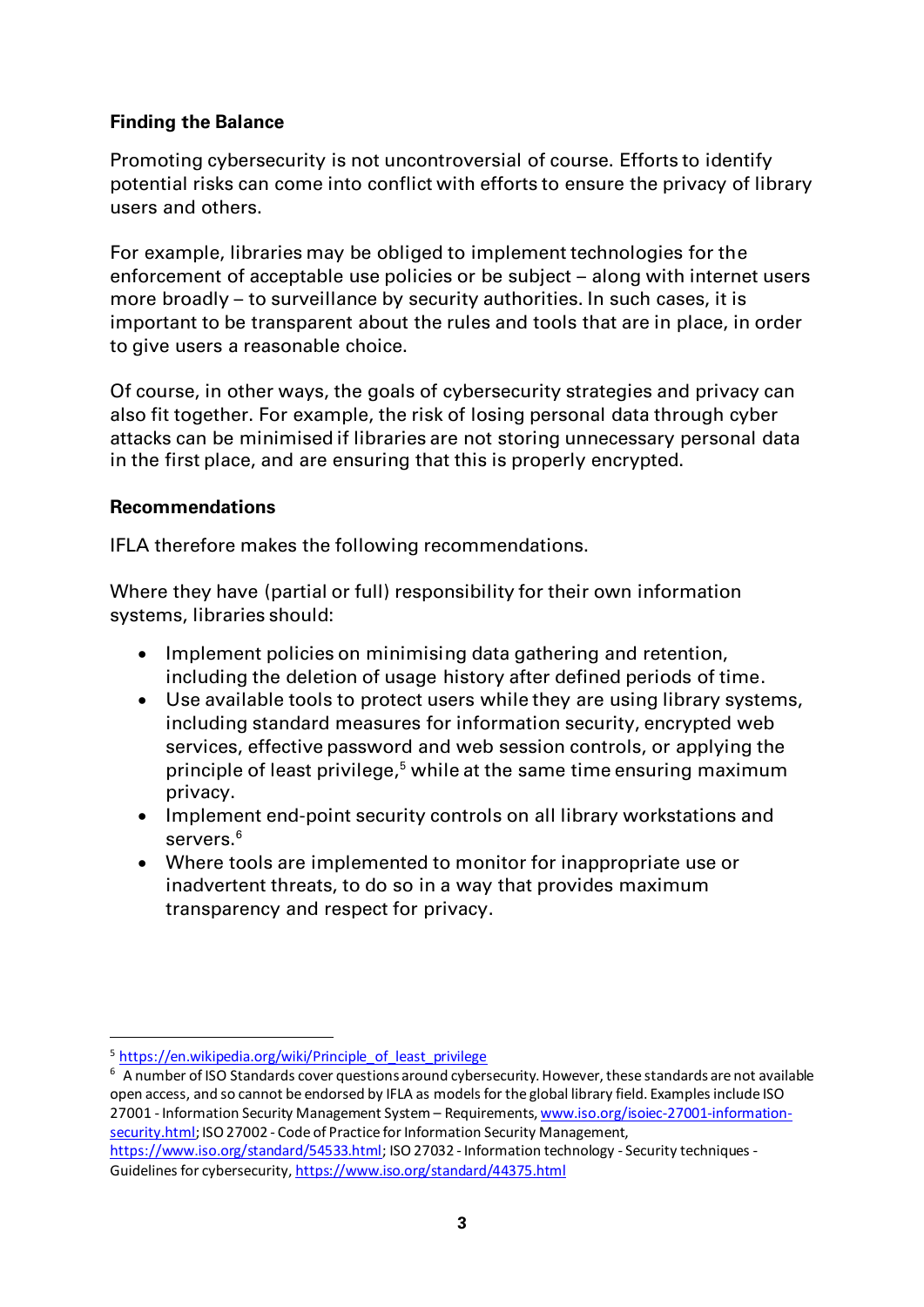Where they are part of a wider institution (and so do not have control over key components of information systems) or rely on third party vendors:

- Advocate for effective cybersecurity measures by host institutions, which also uphold principles of privacy. This can include promoting privacyfriendly practices around data collection and retention.
- Encourage third-party vendors to libraries to implement meaningful cybersecurity themselves, in order to ensure that library users do not face any unacceptable risks when using their services.

All libraries should:

- Either alone, or in partnership with a host institution as appropriate:
	- $\circ$  Develop and publish acceptable use policies for internet use and use of other information systems.
	- o Develop and publish privacy policies, defining where and what information is collected and how it is used, and what happens in case of a breach.
	- o Develop and publish a cybersecurity and information security policy that defines the principles and practices used to protect library systems and provide resilience and recovery in case of failure. This should be informed by the institutional policies and procedures in this area.
	- o Ensure that all library personnel understand and are able to implement the cybersecurity fundamentals (e.g. good password practices, etc.) relevant for their respective tasks.
- Explore the potential to build digital literacy among users, including understanding of how to avoid threats to cybersecurity.

Library associations and other support organisations should:

- Provide updates and information as appropriate about cybersecurity in the work of libraries, and where possible, offer training or links to other resources.
- Consider working with others engaged in helping to keep people safe online.

Governments should:

- Ensure that libraries have the resources and training to be able to maximise cybersecurity, as well as invest in digital literacy programming (including through libraries) in order to promote online safety. 7
- Ensure that wider cybersecurity policies combine effectiveness with respect for human rights, including privacy.

<sup>7</sup> K. M. Caramancion, "An Exploration of Disinformation as a Cybersecurity Threat," *2020 3rd International Conference on Information and Computer Technologies (ICICT)*, San Jose, CA, USA, 2020, pp. 440-444, doi: 10.1109/ICICT50521.2020.00076